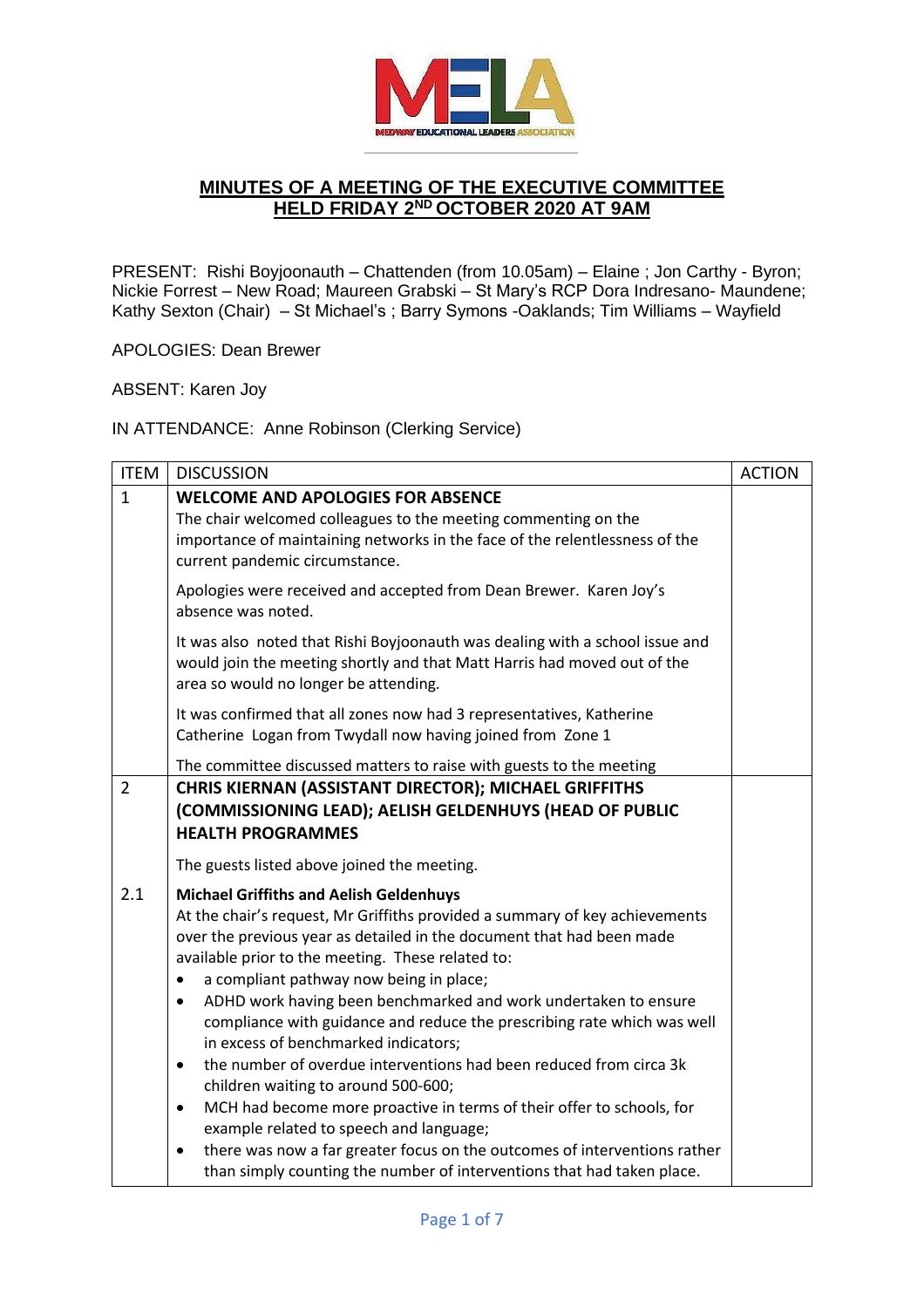| The committee recognised the advances, but commented that the impact of<br>actions was not yet being seen in school. They raised a range of concerns<br>including the backlog of referrals; the changes to the role of school nurses and<br>whether their consequent workload was manageable; the expectations on                                                                                                                                                                                                                                                                                                                                                                                                                                                                                                                                                                                                                                                                          |                                       |
|--------------------------------------------------------------------------------------------------------------------------------------------------------------------------------------------------------------------------------------------------------------------------------------------------------------------------------------------------------------------------------------------------------------------------------------------------------------------------------------------------------------------------------------------------------------------------------------------------------------------------------------------------------------------------------------------------------------------------------------------------------------------------------------------------------------------------------------------------------------------------------------------------------------------------------------------------------------------------------------------|---------------------------------------|
| parents to complete parenting courses prior to being able to access referral<br>and the consequent impact on the delay in children receiving support and the<br>nature of parental engagement with the school; the mismatch in<br>communications about processes; the predisposition towards changes in<br>direction before having given existing practices the opportunity to embed; the<br>service provision and cost of MCH traded service, for example in relation to<br>speech and language.                                                                                                                                                                                                                                                                                                                                                                                                                                                                                          |                                       |
| Mr Griffiths clarified that it had never been the intention that engagement<br>with the parenting programme was mandated and this had been clarified with<br>MCH. In terms of the pathway for ASD, the rate of diagnosis following referral<br>was relatively low and so the intention was to frontload support with the aim<br>of reducing referrals that would not meet diagnostic thresholds. The<br>commissioning group has also expressed concerns to MCH about school nurse<br>capacity and were keeping this under review. Headteachers were asked to<br>provide ongoing feedback. In response to a question about actual school<br>nurse caseload, the committee was advised that clarification could be sought<br>at the regular review meetings and fed back to the chair who would make<br>available via the Zones. The traded service element of MCH provision was<br>outside the remit of the commissioning group but there would be an interest<br>in the impact of changes. | <b>ALL</b><br>AH<br>KS/Zone<br>chairs |
| Communication was discussed, and it was noted that regular meetings<br>between MCH and parent and carers forums were taking place. There were<br>also plans to roll out more regular health webinars. The committee suggested<br>that providing feedback to headteachers and consulting them prior to changes<br>being made would be beneficial. It was also suggested that the committee<br>may wish to invite Mr Griffiths and Ms Geldenhuys to report at MELA<br>executive meetings on a regular basis. The committee queried the distribution $\vert$ AH<br>of Snapdragons newsletter and it was agreed that this should go direct to<br>headteachers. In response to a question about gaining feedback, the<br>committee were advised that a stakeholder survey had been carried out the<br>previous year but response rates had been low. It was suggested that<br>directing future surveys through schools may elicit a greater response.                                           | KS                                    |
| The committee thanked Mr Griffiths and Ms Geldenhuys for their attendance<br>and they left the meeting                                                                                                                                                                                                                                                                                                                                                                                                                                                                                                                                                                                                                                                                                                                                                                                                                                                                                     |                                       |
| Chris Kiernan - Assistant director<br>Mr Kiernan thanked headteachers for their unstinting work during lockdown<br>and into the new term. He reported that attendance across the LA was<br>running at 94% which was well in advance on national benchmarks. He also<br>advised of the need to follow a proper process in terms of lobbying for the<br>removal of key stage tests for the 2020/21 year which would start with a<br>proposal to councillors from the director, and if there agreement was secured<br>escalation to the LGA. He suggested that a formal view from MELA on behalf<br>of headteachers would be helpful.                                                                                                                                                                                                                                                                                                                                                         | <b>KS</b>                             |
|                                                                                                                                                                                                                                                                                                                                                                                                                                                                                                                                                                                                                                                                                                                                                                                                                                                                                                                                                                                            | Rishi Boyjoonauth joined the meeting  |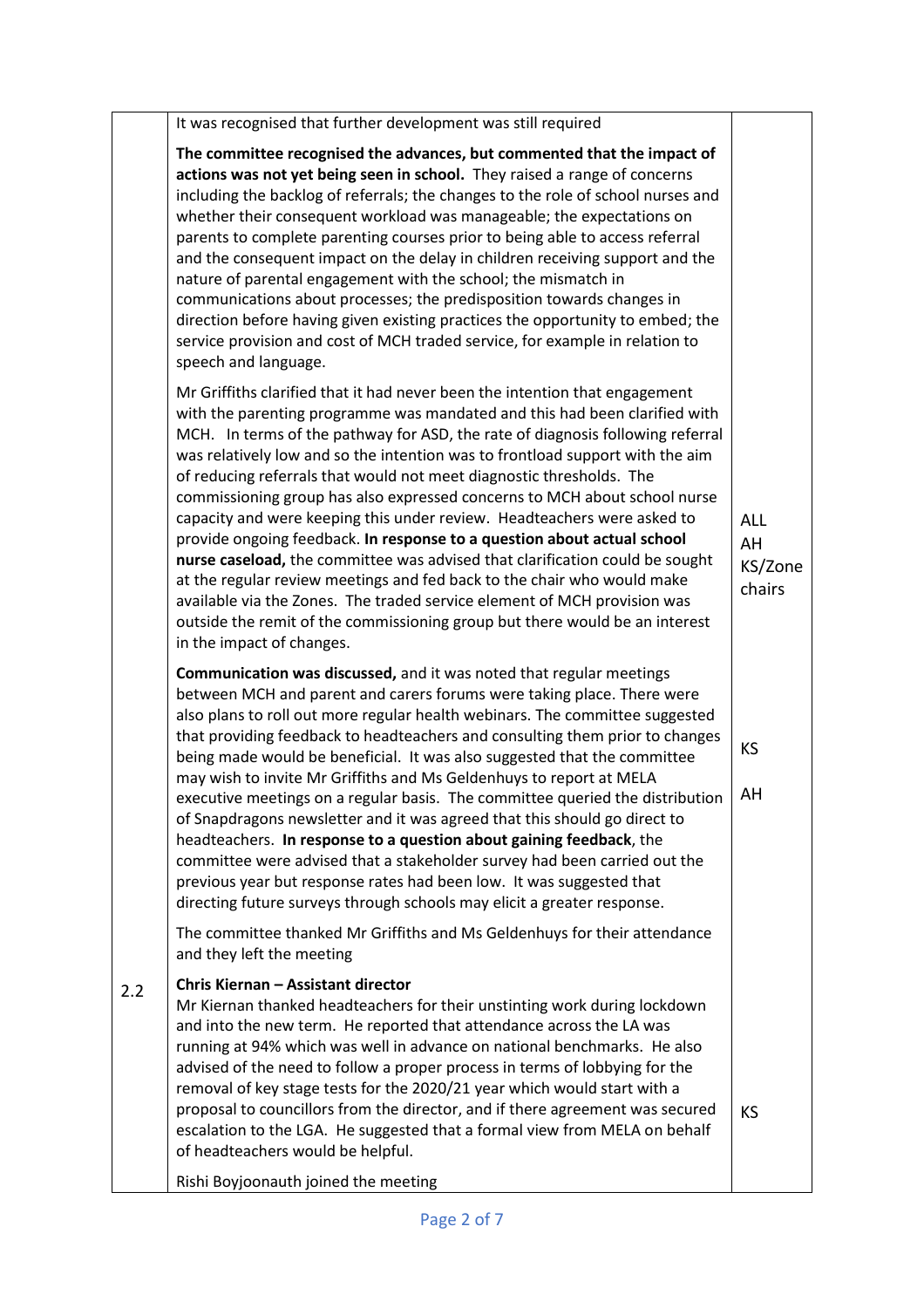|   | Mr Kiernan highlighted the priorities he was currently working on. These<br>included: the short term Covid response; place planning; sufficient specialist<br>places being available; alternative provision; the LA policy in respect of<br>elective home education; exclusions; tackling the £13m - £14m overspend in<br>respect of the high needs block.                                                                                                                                                                                                                                                                                                                                                                                                                                                                                                                                                                                                                                                                                                                                                                                                                                                                                                                                                                         |                  |
|---|------------------------------------------------------------------------------------------------------------------------------------------------------------------------------------------------------------------------------------------------------------------------------------------------------------------------------------------------------------------------------------------------------------------------------------------------------------------------------------------------------------------------------------------------------------------------------------------------------------------------------------------------------------------------------------------------------------------------------------------------------------------------------------------------------------------------------------------------------------------------------------------------------------------------------------------------------------------------------------------------------------------------------------------------------------------------------------------------------------------------------------------------------------------------------------------------------------------------------------------------------------------------------------------------------------------------------------|------------------|
|   | In response to a question about exclusions in the primary phase, he<br>confirmed that primary fixed term exclusions were still higher than national,<br>but the picture was improving in both phases. The lack of appropriate support<br>was acknowledged though it was expected that this would be remedied in the<br>mid-term by The Beeches provision. In response to a question about when<br>this provision would be available, Mr Kiernan undertook to confirm and feed<br>this back. In the meantime, heads were asked to discuss shorter term<br>provision and gaps within this and alert him to these. It was suggested that<br>reinstating nurture provision would be a helpful and that the cost of this,<br>family therapy and support with attachment disorders would be offset by a<br>reduction in costs associated with exclusion at a later stage.                                                                                                                                                                                                                                                                                                                                                                                                                                                                | KC               |
|   | Mr Kiernan went onto explain that outreach provision provided by Bradfields<br>and the Rivermead Inclusive Trust had been funded from the high needs<br>budget but in view of the budget overspend and the fact that this provision<br>was not an LA statutory duty, this was not sustainable. Asking schools to pay<br>direct had budget implications for both the provider and the schools seeking<br>support, therefore subject to school forum agreement, the preference was to<br>implement a top slice so that the service was free at the point of delivery.<br>The committee raised questions in respect of quality assurance, the closed<br>nature of the market, whether top slice should be graduated and concerns<br>that the approach would remove choice. The point that investment in<br>outreach would also offset the need for special school places and consequent<br>funding was made. These queries were discussed and the possibility of the<br>contract being awarded to the existing providers for the first year with a wider<br>procurement exercise commenced immediately could be explored. It was<br>expected that the LA would carry out a quality assurance role. The<br>committee were asked to consult as necessary and forward and questions to<br>the chair for onward circulation to Mr Kiernan | All<br><b>KS</b> |
| 3 | The committee thanked Mr Kiernan for his attendance and he left the meeting<br><b>KELLY COGGER AND STEPHANIE PONTER (SOCIAL CARE)</b><br>The above guests joined the meeting and introduced themselves.<br>It was noted that the previous guests had overrun their timeslot and Ms<br>Cogger had another appointment and as such her update was brief.                                                                                                                                                                                                                                                                                                                                                                                                                                                                                                                                                                                                                                                                                                                                                                                                                                                                                                                                                                             |                  |
|   | She reported that contacts from schools in respect of families were consistent<br>with the same point the previous year and approximately 45% -47% were<br>meeting the threshold for referral. She was happy to provide a breakdown for<br>further discussion. Ms Cogger advised that she was intending to work with the<br>LA safeguarding lead for schools to ensure that the threshold was being<br>correctly applied and if so that the right support was being offered to schools<br>so that the gap between contacts and conversion to referral was closed. She<br>highlighted the importance of maintaining and improving the good<br>relationships that were being established and invited contact from<br>headteachers where a submitted contact had not met threshold so that a<br>conversation about the reasons could be had and mutual understanding                                                                                                                                                                                                                                                                                                                                                                                                                                                                  |                  |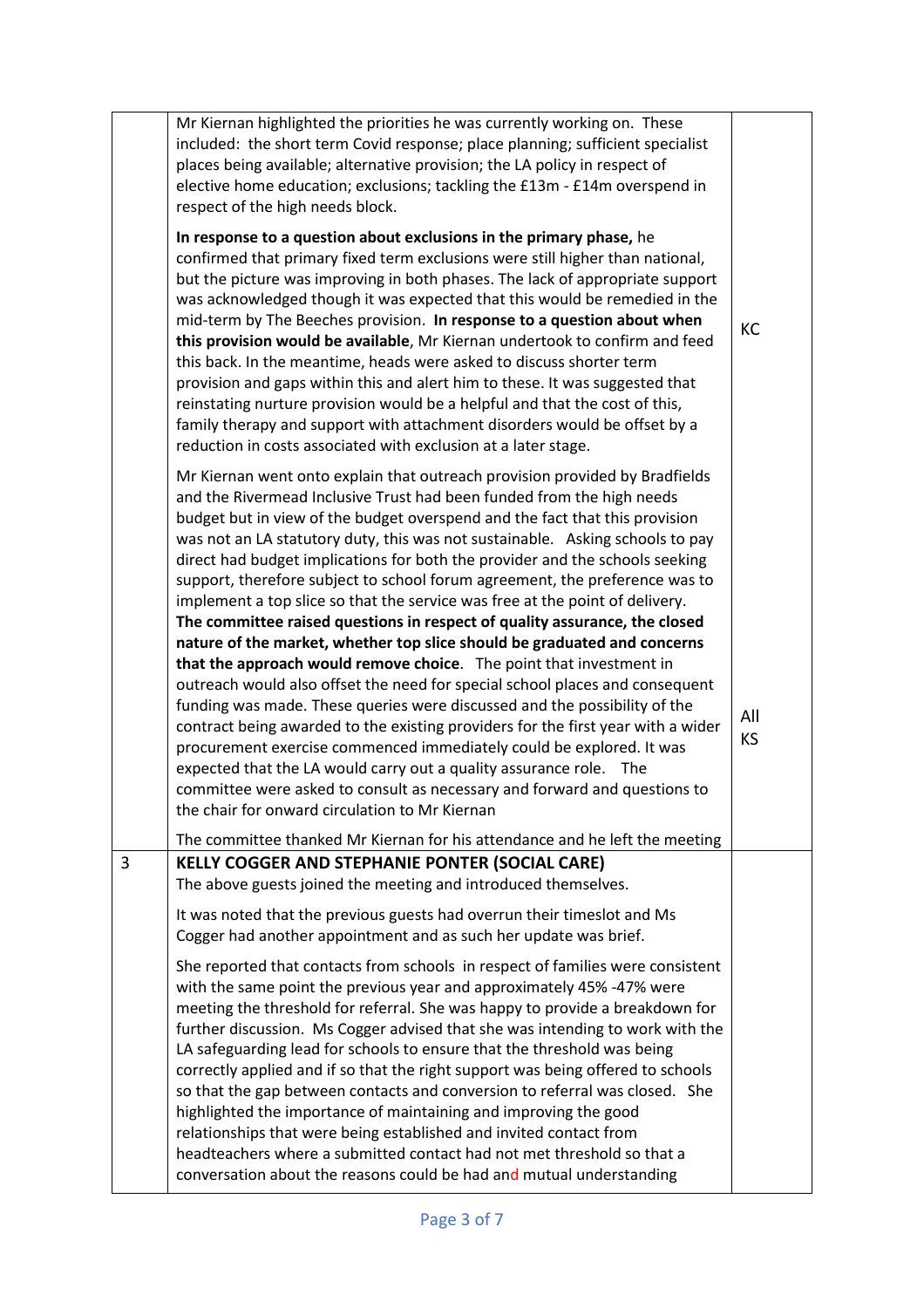|   | achieved. She also expressed a willingness to attend both MELA and Zone<br>meetings when available.                                                                                                                                                                                                                                                                                                                                                                                                                                                                                                                                                                                                                                           |                          |
|---|-----------------------------------------------------------------------------------------------------------------------------------------------------------------------------------------------------------------------------------------------------------------------------------------------------------------------------------------------------------------------------------------------------------------------------------------------------------------------------------------------------------------------------------------------------------------------------------------------------------------------------------------------------------------------------------------------------------------------------------------------|--------------------------|
|   | In response to a question about the safeguarding meetings, she said she was<br>keen to reinstate these and was happy to chair them with Wendy Vincent if<br>necessary.                                                                                                                                                                                                                                                                                                                                                                                                                                                                                                                                                                        |                          |
|   | With regard to the school support service, this had been put in place but not<br>being utilised. The intention was to make an alternative discussion line<br>available to support schools with groups of children where that would be<br>helpful. It was noted that as children were now settling back into schools,<br>some behaviours and disclosure were now coming to the fore again.                                                                                                                                                                                                                                                                                                                                                     |                          |
|   | It was agreed that Kelly Cogger would be invited to the next meeting.                                                                                                                                                                                                                                                                                                                                                                                                                                                                                                                                                                                                                                                                         | <b>KS</b>                |
| 4 | <b>FEEDBACK AND WAY FORWARD</b><br>Picking up on the theme of improved communication, it was suggested that<br>there would be value in exploring the re-establishment of headteacher<br>briefings via remote access, probably MS Teams. It was agreed that MELA<br>would own what should be short 15 -20 minute meetings and LA personnel or<br>others who had information to share be invited to do so. There would be no<br>discussion at the meeting and any questions or comments would be raised via<br>chat functions and answered outside the briefing, possibly to Zones. It was<br>agreed that the chair should contact Chris Kiernan to establish his availability<br>and communicate a date. Invitations would then be extended to |                          |
|   | headteachers                                                                                                                                                                                                                                                                                                                                                                                                                                                                                                                                                                                                                                                                                                                                  | <b>KS</b>                |
| 5 | <b>BREAK</b>                                                                                                                                                                                                                                                                                                                                                                                                                                                                                                                                                                                                                                                                                                                                  |                          |
| 6 | REVIEW OF TERMS OF REFERENCE AND MELA IMPROVEMENT PLAN<br>The executive terms of reference were reviewed. It was agreed to<br>recommend the removal of bullet point 2.7 as the MELA vision was separate<br>to, not featured within, the document It was agreed to refer to Zones with a<br>final decision to be made at the December meeting                                                                                                                                                                                                                                                                                                                                                                                                  | Zone<br>chairs<br>Agenda |
|   | It was also discussed and confirmed that the funds were such that there was<br>no necessity to levy a membership charge again this year.                                                                                                                                                                                                                                                                                                                                                                                                                                                                                                                                                                                                      |                          |
|   | It was suggested that a finance policy be agreed that governed the custody of<br>the finances and how transactions were made and recorded. Maureen<br>Grabski undertook to make a template available                                                                                                                                                                                                                                                                                                                                                                                                                                                                                                                                          | MG                       |
|   | The chair reminded colleagues of a previous discussion about achieving<br>greater consistency between zone constitution documents. A possible<br>template was shared. It was agreed that Zone chairs should raise this with<br>zones and report back at the next meeting                                                                                                                                                                                                                                                                                                                                                                                                                                                                      | Zone<br>chairs           |
|   | The committee considered the improvement plan. It was noted that despite<br>Covid, action was being taken in some areas for example in gaining a greater<br>insight and voice into the commissioning process. The possibility of including<br>an element of Covid recovery was considered, particularly reflecting the<br>impact of Covid on headteacher wellbeing. It was agreed that priority 3 would<br>be updated to reflect this particular current focus and circulated for<br>consideration and that the immediate priority in these challenging times was<br>one of support for colleagues.                                                                                                                                           | KS                       |
|   | Representation at the headteacher reference group was discussed. It was                                                                                                                                                                                                                                                                                                                                                                                                                                                                                                                                                                                                                                                                       |                          |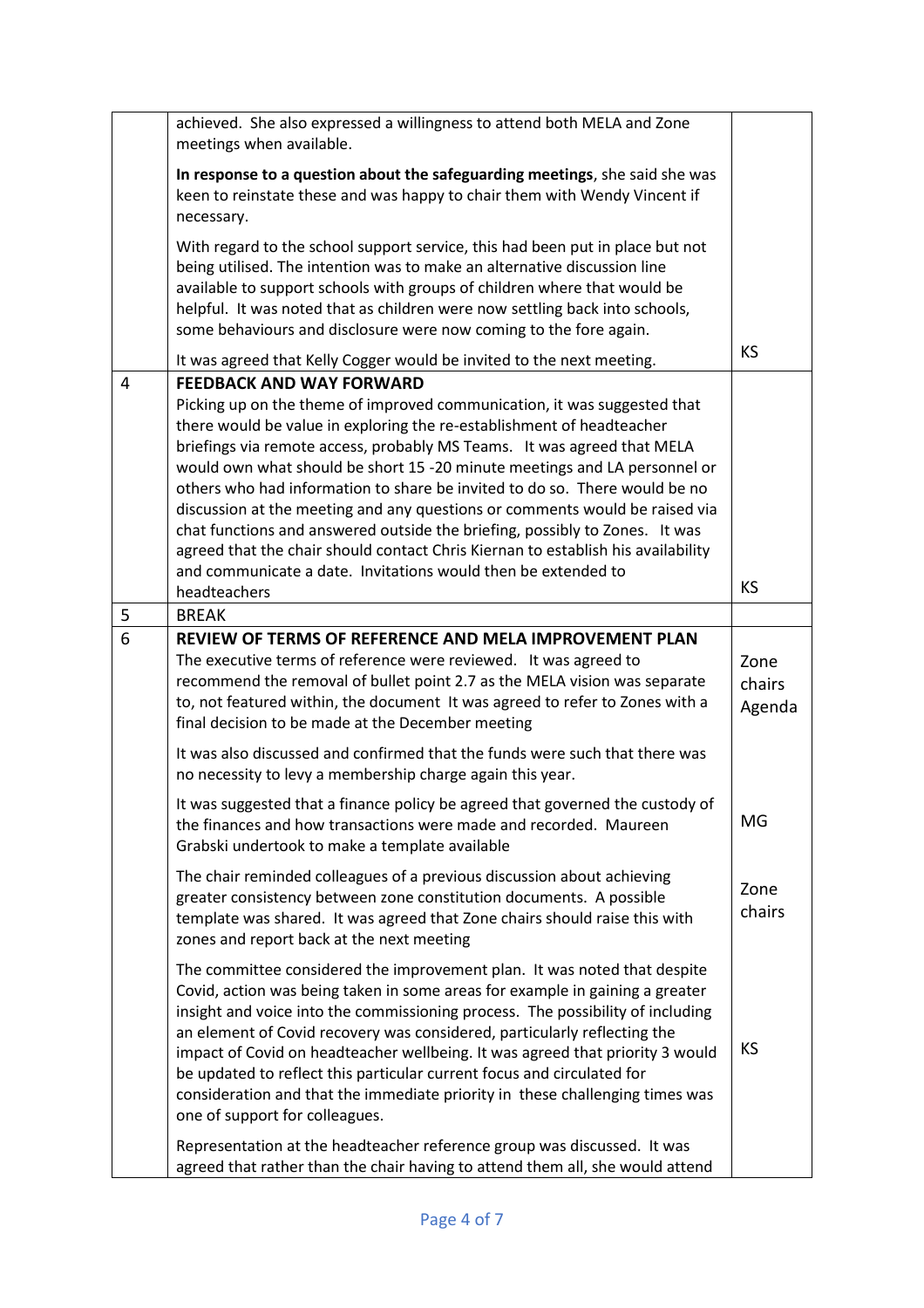|                                                                  | the next one to explain that in future zone chairs would take it in turns to                          | Zone      |
|------------------------------------------------------------------|-------------------------------------------------------------------------------------------------------|-----------|
|                                                                  | attend these meetings starting with zone 1 on 15 <sup>th</sup> October. It was noted that             | chairs    |
|                                                                  | meeting invitations, agendas and supporting documents would be distributed                            |           |
|                                                                  | by Margaret Lewis. It was agreed that heads would be informed to email all                            |           |
|                                                                  | four zone chairs with any matters they wanted raised and the appropriate                              |           |
|                                                                  | colleague would then pick this up and that the chair would advise of the                              | <b>KS</b> |
|                                                                  | timetable                                                                                             |           |
| $\overline{7}$                                                   | <b>MEMBERSHIP OF LA GROUPS</b>                                                                        |           |
|                                                                  | This item was noted as a continuing work in progress                                                  |           |
| 8                                                                | <b>MELA FINANCE</b>                                                                                   |           |
| In the absence of the current treasurer, this item was deferred. |                                                                                                       |           |
| 9                                                                | MINUTES FROM PREVIOUS MEETING HELD 15TH MAY 2020                                                      |           |
| 9.1                                                              | <b>Approval for accuracy</b>                                                                          |           |
|                                                                  | The minutes of the meeting were agreed as a true record                                               |           |
| 9.2                                                              | Review of actions and matters arising                                                                 |           |
|                                                                  | With the exception of the following, all actions were complete, dealt with on                         |           |
|                                                                  | the agenda or in the light of Covid were considered spent or superseded.                              |           |
|                                                                  | It was agreed that Martin Potter should be invited to attend the next meeting                         |           |
|                                                                  | and asked to answer a set of pre-set questions to demonstrate accountability                          | <b>KS</b> |
|                                                                  | It was suggested that Mr Kiernan's outstanding actions were addressed                                 |           |
|                                                                  | through the proposed headteacher briefing.                                                            | <b>KS</b> |
|                                                                  |                                                                                                       |           |
|                                                                  | Rishi Boyjoonauth left the meeting at 11.45am                                                         |           |
|                                                                  | Transition arrangements were discussed. It was noted that transition for the                          |           |
|                                                                  | current Y7 had gone reasonably well. A concern was raised about the ability                           |           |
|                                                                  | of current Y6 parents and children to view prospective secondary schools in                           |           |
|                                                                  | the light of Covid, and that because of this the summer transition offer might                        |           |
|                                                                  | need to be stronger. It was agreed that the concerns the committee had                                |           |
|                                                                  | should be communicated to the secondary heads association and a query                                 |           |
|                                                                  | raised about how secondary schools intended to support school choices being                           |           |
|                                                                  | made and subsequent transition arrangements                                                           | KS        |
| 10                                                               | <b>ZONE FEEDBACK</b>                                                                                  |           |
|                                                                  | Zone $1$ – It was confirmed the groups had met and more frequent meetings                             |           |
|                                                                  | and a whatsapp group had been arranged to support wellbeing. All 3 reps                               |           |
|                                                                  | were now in place                                                                                     |           |
|                                                                  | Zone $2$ – Due to meet on Wednesday $7th$ October<br><b>Zone 3</b> – Due to meet Friday $9th$ October |           |
|                                                                  | Zone 4 - Had met and discussed Covid arrangements including catering. Lee                             |           |
|                                                                  | Anne Farrach had attended to brief on social care provision including reducing                        |           |
|                                                                  | the number of child protection orders by using a stronger child in need                               |           |
|                                                                  | provision. It was agreed that it would be worthwhile to invite her to a                               | <b>KS</b> |
|                                                                  | headteacher briefing to explain the plan                                                              |           |
| 11                                                               | <b>FEEDBACK FROM LA MEETINGS</b>                                                                      |           |
|                                                                  | The committee noted the chair's attendance at the headteacher reference                               |           |
|                                                                  | group.                                                                                                |           |
|                                                                  |                                                                                                       |           |
|                                                                  | Dora Indresano reported that she and Rishi Boyjoonauth had attended the                               |           |
|                                                                  | Medway test meetings, highlighting the risk of reviews but that the pass mark                         |           |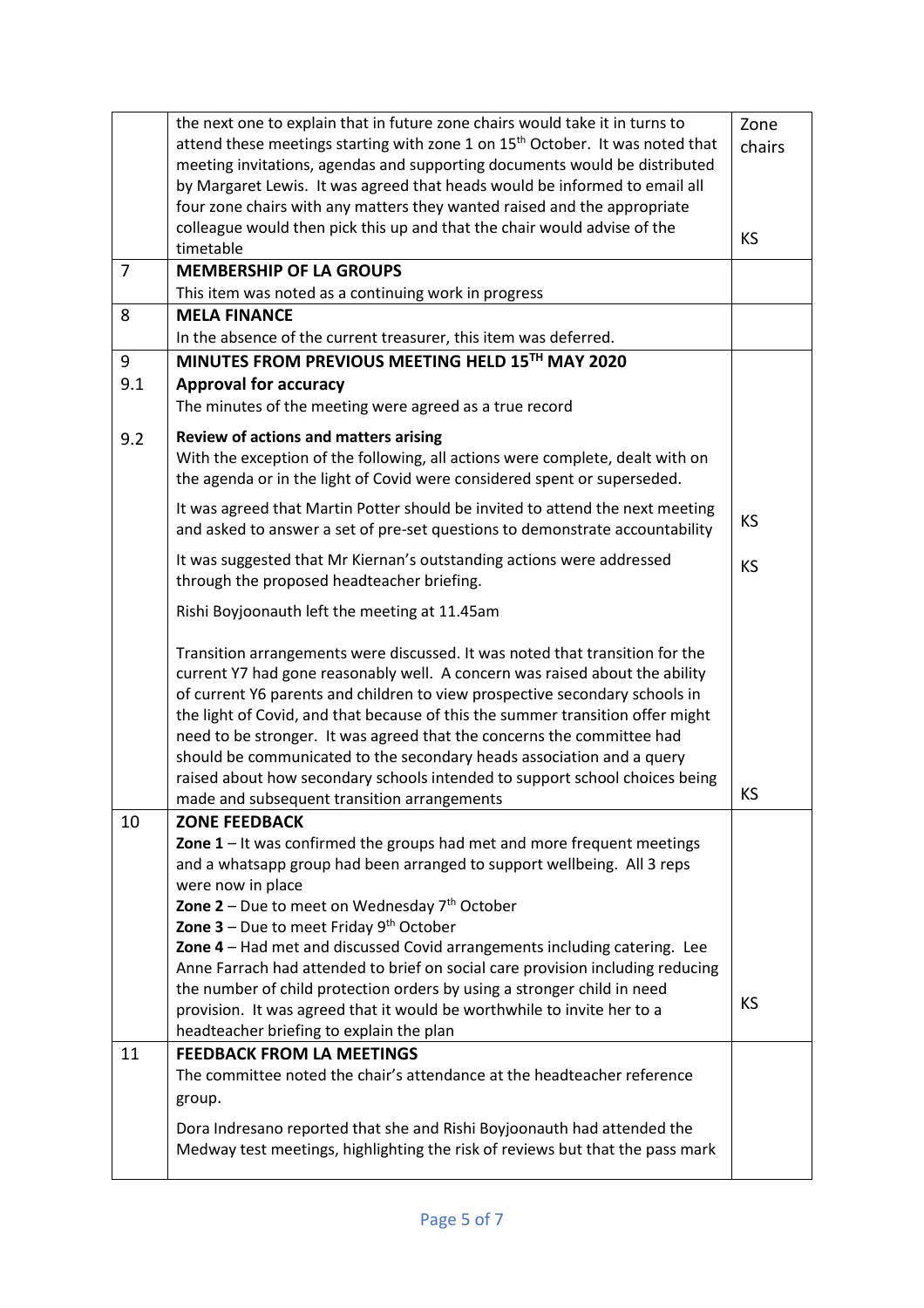|    | had been lowered to take account of Covid. In terms of reviews, only work<br>from Y5 before lockdown and Y6 since full re-opening would be considered.<br>Nickie Forrest had attended overview and scrutiny. She was asked to forward<br>bullet point headlines for circulation.                                                                                                                                                                                                                                                                                                                                                                                                                     | ΝF        |
|----|------------------------------------------------------------------------------------------------------------------------------------------------------------------------------------------------------------------------------------------------------------------------------------------------------------------------------------------------------------------------------------------------------------------------------------------------------------------------------------------------------------------------------------------------------------------------------------------------------------------------------------------------------------------------------------------------------|-----------|
| 12 | <b>AOB</b><br>The chair shared details of the charges invoiced by Lawrie Rose in respect of<br>making arrangements for the conference that had been subsequently<br>cancelled due to Covid. These were discussed and while thought to be<br>excessive it was agreed that the committee did not have sufficient grounds on<br>which to challenge and therefore the invoice should be paid. In view of both<br>cost and the continuing uncertainty about holding live events it was agreed<br>that the chair should write to Mr Rose advising that his services were not<br>currently required for the coming year and the committee would be in touch<br>in the event they wished to recommission him | <b>KS</b> |
| 13 | <b>DATES OF FUTURE MEETINGS</b><br>Dates for future meetings were agreed as:<br>11 <sup>th</sup> December; 5 <sup>th</sup> February; 26 <sup>th</sup> March; 21 <sup>st</sup> May; 9 <sup>th</sup> July<br>The chair thanked colleagues for their time and the meeting closed at<br>12.15pm                                                                                                                                                                                                                                                                                                                                                                                                          |           |

| Confirmed as a true and accurate record of<br>the meeting |  |
|-----------------------------------------------------------|--|
| Date: 11 <sup>th</sup> December 2020                      |  |

## ACTIONS ARE LISTED ON THE FOLLOWING PAGE